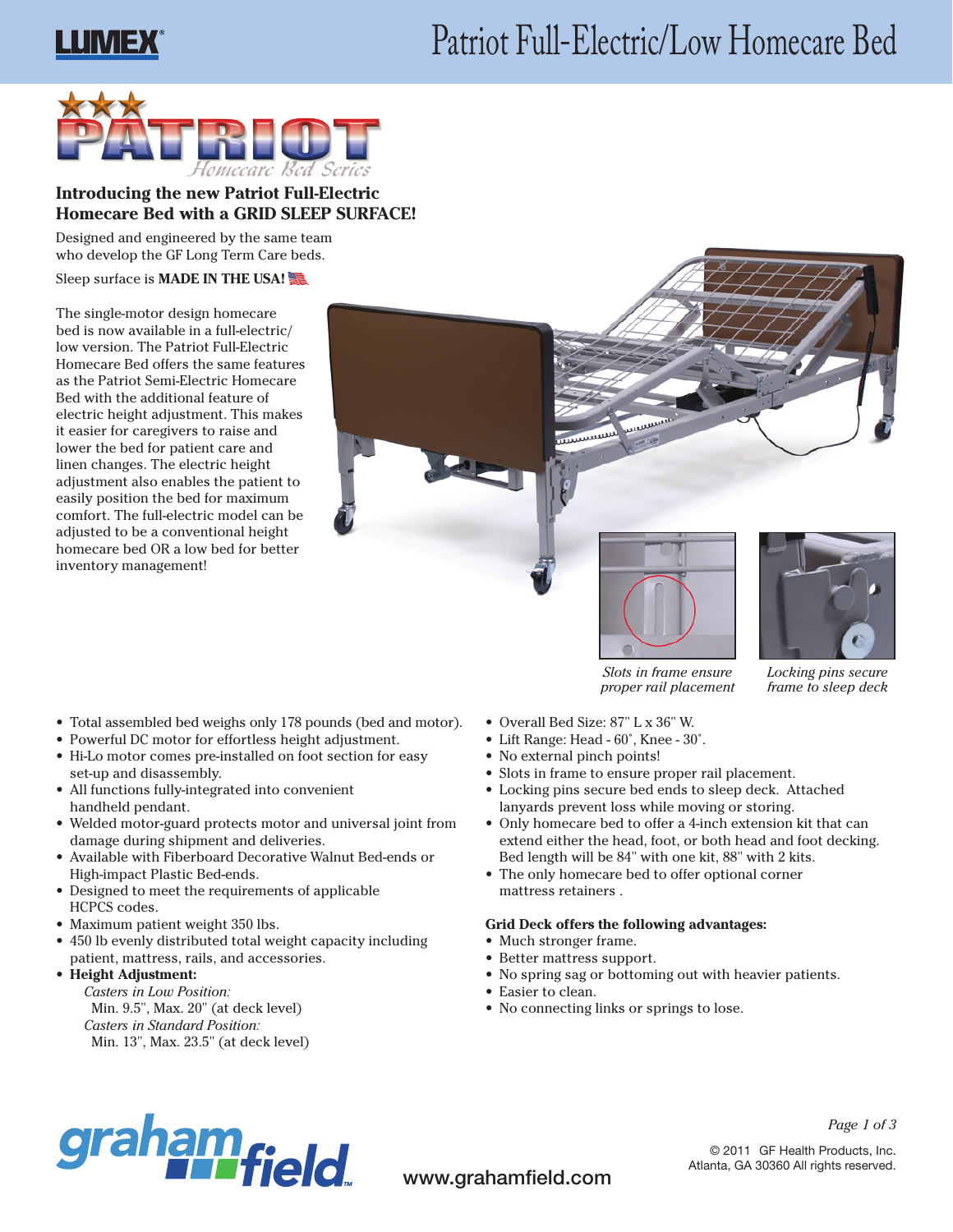

| <b>Fiberboard</b><br><b>Decorative Walnut</b><br><b>Bed-Ends</b> | <b>High Impact</b><br><b>Plastic Bed-Ends</b> | <b>Description</b>                                  | (UOM: 1 ea)                                                                       | <b>HCPCS</b> |
|------------------------------------------------------------------|-----------------------------------------------|-----------------------------------------------------|-----------------------------------------------------------------------------------|--------------|
| US0458                                                           | US0458PL                                      | <b>Full-Electric Bed Only</b>                       |                                                                                   | E0297        |
| US0458-220V                                                      | US0458PL-220V                                 | Full-Electric Bed Only - 220 V - International Only |                                                                                   |              |
| US0458-IFPKG                                                     | US0458PL-IFPKG                                | and Full Chrome Rails                               | Full-Electric Bed with 1633-Innerspring Mattress with Foam Sleep Surface          | E0265        |
| US0458-IFPKGHRA                                                  | US0458PL-IFPKGHA                              | and Clamp-On Half Chrome Rails                      | Full-Electric Bed with 1633-Innerspring Mattress with Foam Sleep Surface          | E0265        |
| <b>US0458-PKG</b>                                                | US0458PL-PKG                                  |                                                     | Full-Electric Bed with 1633-Innerspring Mattress and Full Chrome Rails            | E0265        |
| US0458-PKGHRA                                                    | US0458PL-PKGHRA                               | <b>Half Chrome Rails</b>                            | Full-Electric Bed with 1633-Innerspring Mattress and Clamp-On                     | E0265        |
| US0458-RFPKG                                                     | US0458PL-RFPKG                                |                                                     | Full-Electric Bed with 1633-Rolled Foam Mattress and Full Chrome Rails            | E0265        |
| US0458-RFPKGHRA                                                  | US0458PL-RFPKGHA                              | <b>Half Chrome Rails</b>                            | Full-Electric Bed with 1633-Rolled Foam Mattress and Clamp-On                     | E0265        |
| US0458-RPKG                                                      | US0458PL-RPKG                                 |                                                     | Full-Electric Bed with No Mattress and Full Chrome Rails                          | E0265        |
| US0458-RPKGHRA                                                   | US0458PL-RPKGHRA                              |                                                     | Full-Electric Bed with No Mattress and Clamp-On Half Chrome Rails                 | E0265        |
| US0458-XFIPKGFR                                                  | US0458PL-XFIPKGFR                             |                                                     | Full-Electric Bed with 1633-Extra Firm Innerspring Mattress and Full Chrome Rails | E0265        |
| US0458-XFIPKGHRA                                                 |                                               | <b>Half Chrome Rails</b>                            | Full-Electric Bed with 1633-Extra Firm Innerspring Mattress and Clamp-On          | E0265        |

#### **Warranty:**

- • Two year warranty for defects in workmanship and
- materials of mechanical components, frame, and electronics.
- • During the warranty period, defective items will be repaired or replaced at manufacturer's option. The warranty does not include any labor charges incurred in replacement part(s) installation or any associated freight or shipping charges to the manufacturer.

### **Bed shipped in three cartons:**

- 1. Foot section and motor.
- 2. Head section and Hi/Lo rod.
- 3. Bed end set.



© 2011 GF Health Products, Inc. Atlanta, GA 30360 All rights reserved.

*Page 2 of 3*